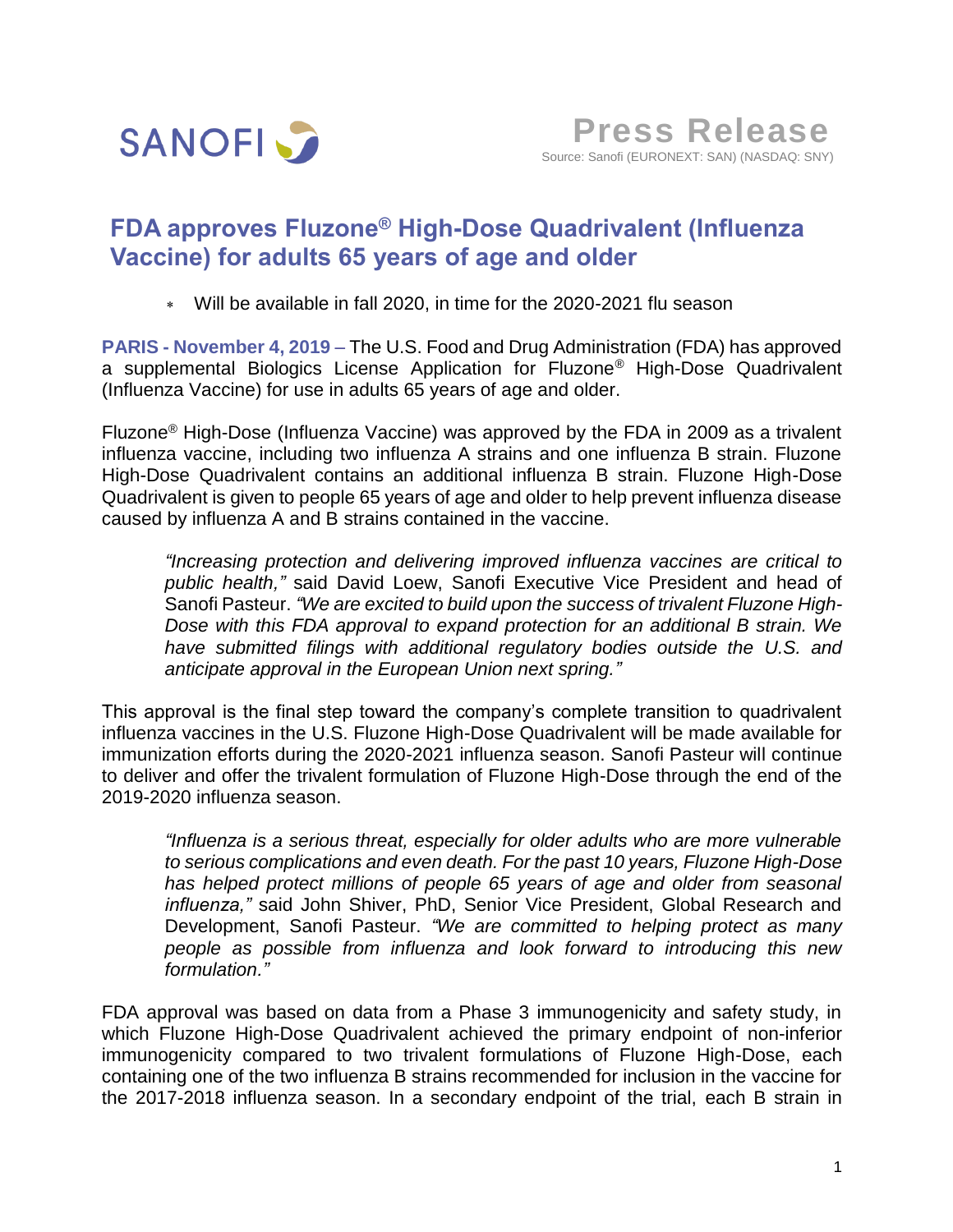Fluzone High-Dose Quadrivalent induced a superior immune response compared to the trivalent formulation not containing the corresponding B strain.

Rates of local and systemic reactions that occurred following immunization with Fluzone High-Dose Quadrivalent were similar to those induced by trivalent formulations of Fluzone High-Dose. The most common reactions occurring after administration were injection-site pain (41.3 percent), myalgia (22.7 percent), headache (14.4 percent), and malaise (13.2 percent). Onset usually occurred within the first three days after vaccination, and the majority of solicited reactions were resolved within three days of vaccination. Results from the study were published in Vaccine in September 2019.

Fluzone High-Dose is the first and only influenza vaccine proven to provide superior efficacy compared to Fluzone® (Influenza Vaccine) in adults 65 years of age and older, based on results in a randomized controlled trial.<sup>i</sup> This study evaluated nearly 32,000 adults 65 years of age and older over two influenza seasons in the U.S. and Canada. Results showed that Fluzone High-Dose prevented 24 percent more cases of influenza caused by any circulating influenza strain and 51 percent more cases of influenza caused by strains similar to those contained in the vaccine compared to Fluzone. Based on data from Fluzone High-Dose, solicited injection site reactions and systemic adverse reactions were slightly more frequent after vaccination with Fluzone High-Dose compared to a standard-dose vaccine.<sup>i</sup>

As of the end of the 2018-2019 influenza season, over 112 million doses of Fluzone High-Dose have been distributed in the U.S. In the 2018-2019 influenza season, nearly twothirds of U.S. adults 65 years of age and older who received an influenza vaccine received Fluzone High-Dose.<sup>ii</sup>

## **About Sanofi**

Sanofi is dedicated to supporting people through their health challenges. We are a global biopharmaceutical company focused on human health. We prevent illness with vaccines, provide innovative treatments to fight pain and ease suffering. We stand by the few who suffer from rare diseases and the millions with long-term chronic conditions.

With more than 100,000 people in 100 countries, Sanofi is transforming scientific innovation into healthcare solutions around the globe.

Sanofi, Empowering Life

**Media Relations Contact** Nicolas Kressmann +1 (732) 532-5318 Nicolas.Kressmann@sanofi.com **Investor Relations Contact** George Grofik Tel.: +33 (0)1 53 77 45 45 [ir@sanofi.com](mailto:ir@sanofi.com)